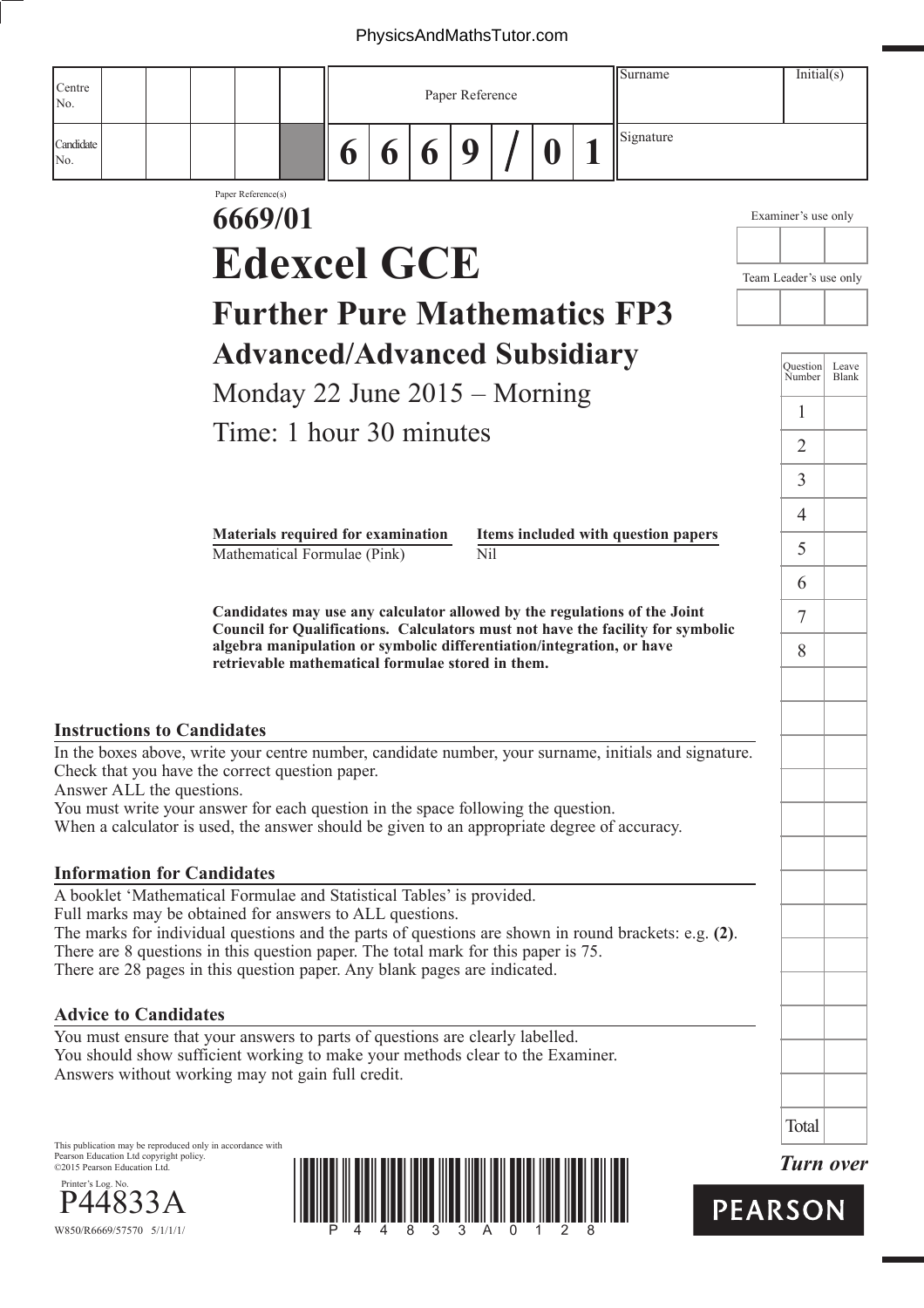| 1. Solve the equation                               | Leave |
|-----------------------------------------------------|-------|
| $2\cosh^2 x - 3\sinh x = 1$                         |       |
| giving your answers in terms of natural logarithms. | (6)   |
|                                                     |       |
|                                                     |       |
|                                                     |       |
|                                                     |       |
|                                                     |       |
|                                                     |       |
|                                                     |       |
|                                                     |       |
|                                                     |       |
|                                                     |       |
|                                                     |       |
|                                                     |       |
|                                                     |       |
|                                                     |       |
|                                                     |       |
|                                                     |       |
|                                                     |       |
|                                                     |       |
|                                                     |       |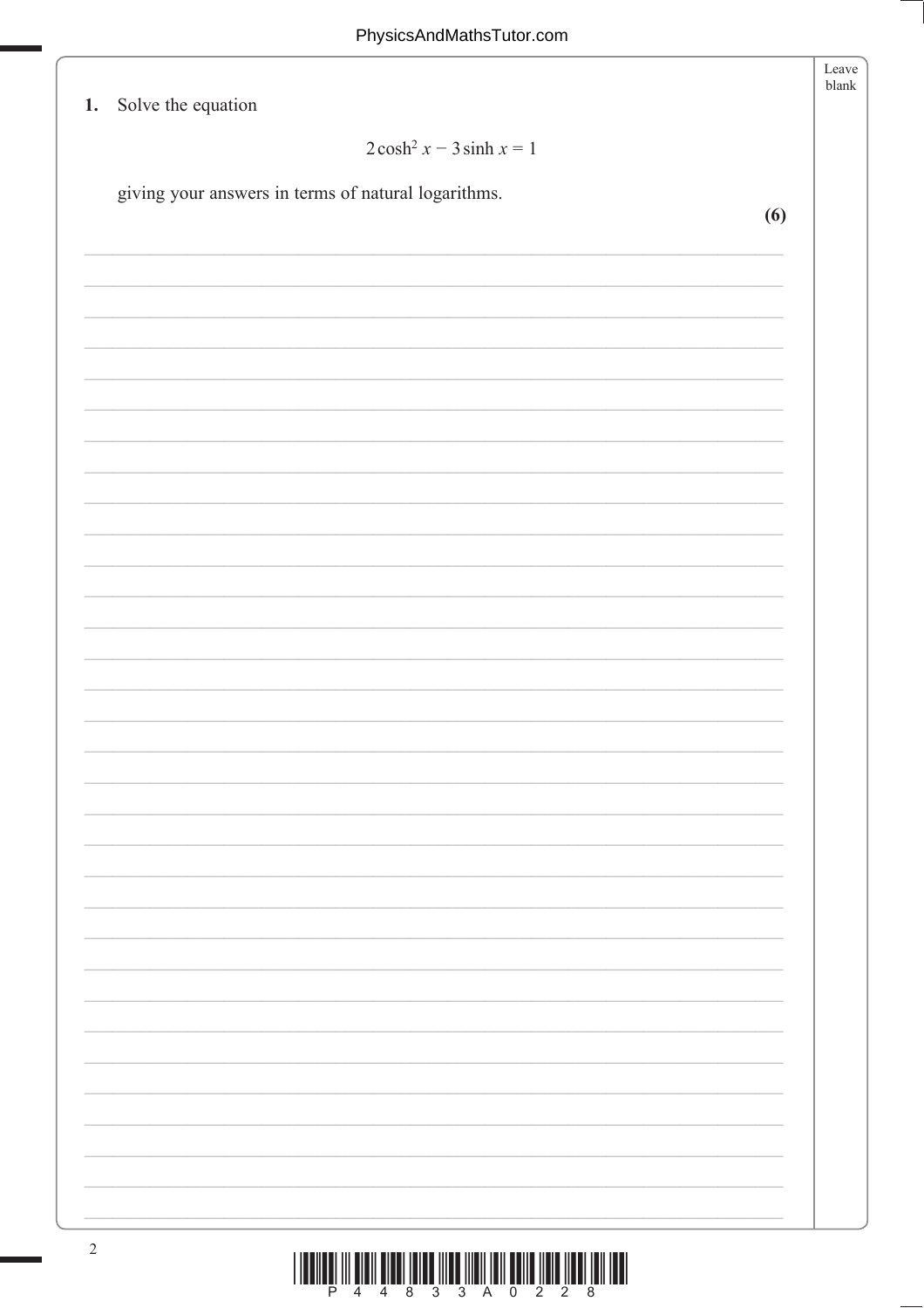| 2. A curve has equation                                              |     |
|----------------------------------------------------------------------|-----|
| $y = \cosh x$ , $1 \le x \le \ln 5$                                  |     |
| Find the exact length of this curve. Give your answer in terms of e. |     |
|                                                                      | (5) |
|                                                                      |     |
|                                                                      |     |
|                                                                      |     |
|                                                                      |     |
|                                                                      |     |
|                                                                      |     |
|                                                                      |     |
|                                                                      |     |
|                                                                      |     |
|                                                                      |     |
|                                                                      |     |
|                                                                      |     |
|                                                                      |     |
|                                                                      |     |
|                                                                      |     |
|                                                                      |     |
|                                                                      |     |
|                                                                      |     |
|                                                                      |     |
|                                                                      |     |
|                                                                      |     |
|                                                                      |     |
|                                                                      |     |
|                                                                      |     |
|                                                                      |     |
|                                                                      |     |
|                                                                      |     |
|                                                                      |     |
|                                                                      |     |
|                                                                      |     |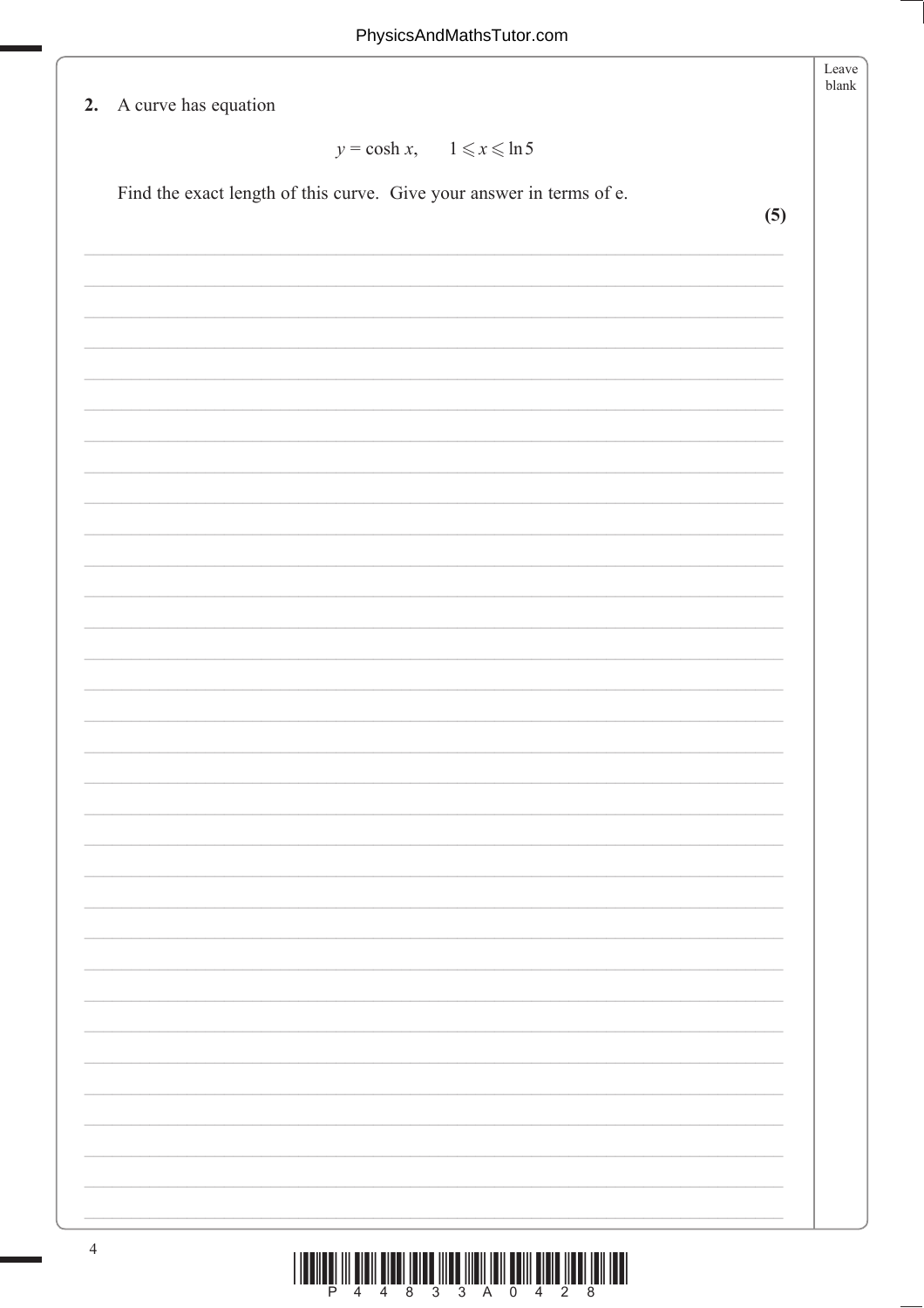|                                                                                           | Leave<br>blank |
|-------------------------------------------------------------------------------------------|----------------|
| 3.                                                                                        |                |
| $A = \begin{pmatrix} 2 & 1 & 0 \\ 1 & 2 & 1 \\ 0 & 1 & 2 \end{pmatrix}$                   |                |
|                                                                                           |                |
| (a) Find the eigenvalues of A.                                                            | (5)            |
|                                                                                           |                |
| (b) Find a normalised eigenvector for each of the eigenvalues of A.                       | (5)            |
|                                                                                           |                |
| (c) Write down a matrix <b>P</b> and a diagonal matrix <b>D</b> such that $P^{T}AP = D$ . | (2)            |
|                                                                                           |                |
|                                                                                           |                |
|                                                                                           |                |
|                                                                                           |                |
|                                                                                           |                |
|                                                                                           |                |
|                                                                                           |                |
|                                                                                           |                |
|                                                                                           |                |
|                                                                                           |                |
|                                                                                           |                |
|                                                                                           |                |
|                                                                                           |                |
|                                                                                           |                |
|                                                                                           |                |
|                                                                                           |                |
|                                                                                           |                |
|                                                                                           |                |
|                                                                                           |                |
|                                                                                           |                |
|                                                                                           |                |
|                                                                                           |                |
|                                                                                           |                |
|                                                                                           |                |
|                                                                                           |                |
|                                                                                           |                |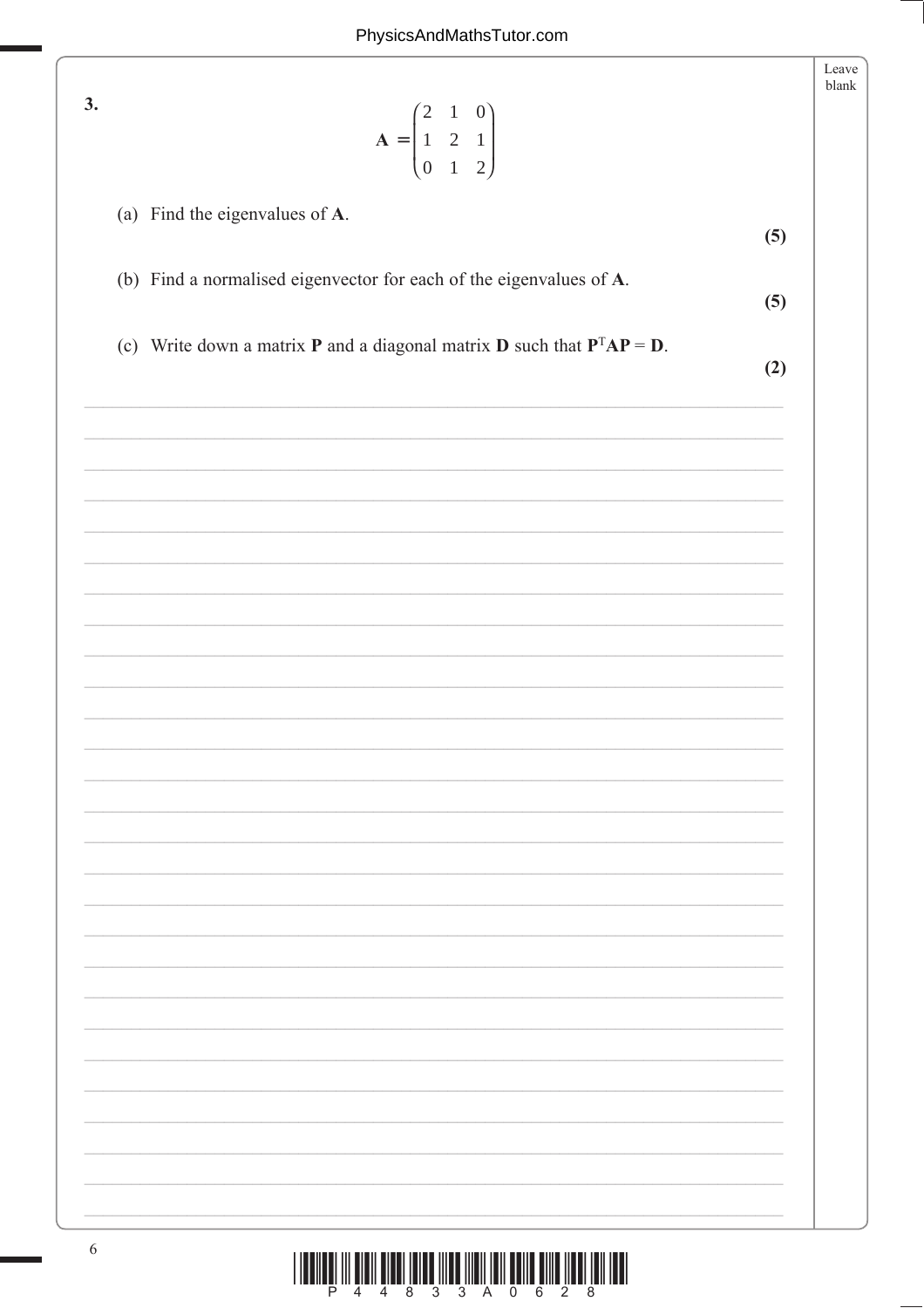| Question 3 continued | Leave<br>${\tt blank}$        |
|----------------------|-------------------------------|
|                      |                               |
|                      |                               |
|                      |                               |
|                      |                               |
|                      |                               |
|                      |                               |
|                      |                               |
|                      |                               |
|                      |                               |
|                      |                               |
|                      |                               |
|                      |                               |
|                      |                               |
|                      |                               |
|                      |                               |
|                      |                               |
|                      | $\boldsymbol{7}$<br>Turn over |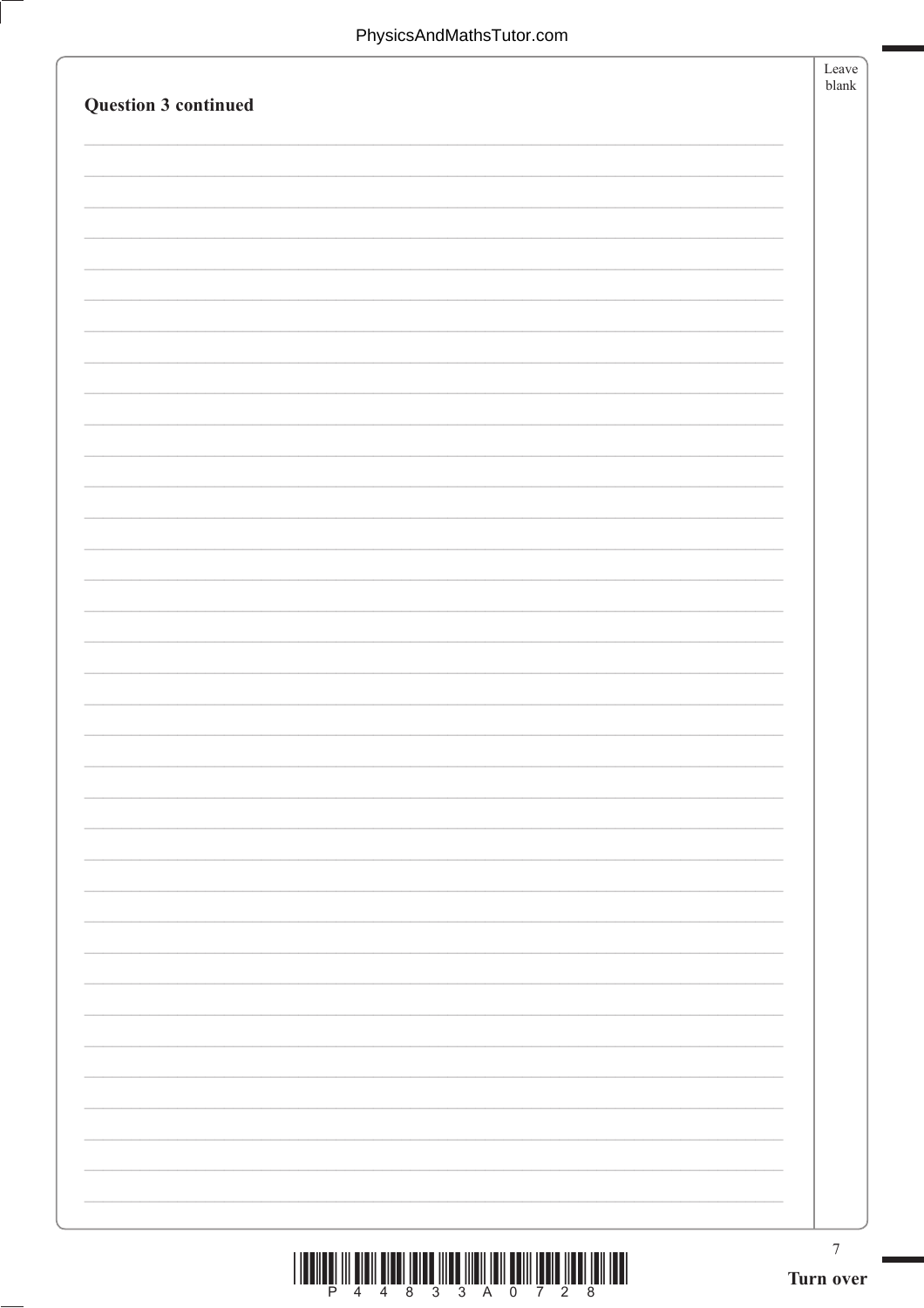$\boldsymbol{4}$ . The curve  $C$  has equation

$$
y = \frac{1}{\sqrt{x^2 + 2x - 3}}, \qquad x > 1
$$

(a) Find  $\int y dx$ 

The region R is bounded by the curve C, the x-axis and the lines with equations  $x = 2$  and  $x = 3$ . The region R is rotated through  $2\pi$  radians about the x-axis.

(b) Find the volume of the solid generated. Give your answer in the form  $p\pi \ln q$ , where  $p$  and  $q$  are rational numbers to be found.

 $(4)$ 

 $(3)$ 

Leave blank

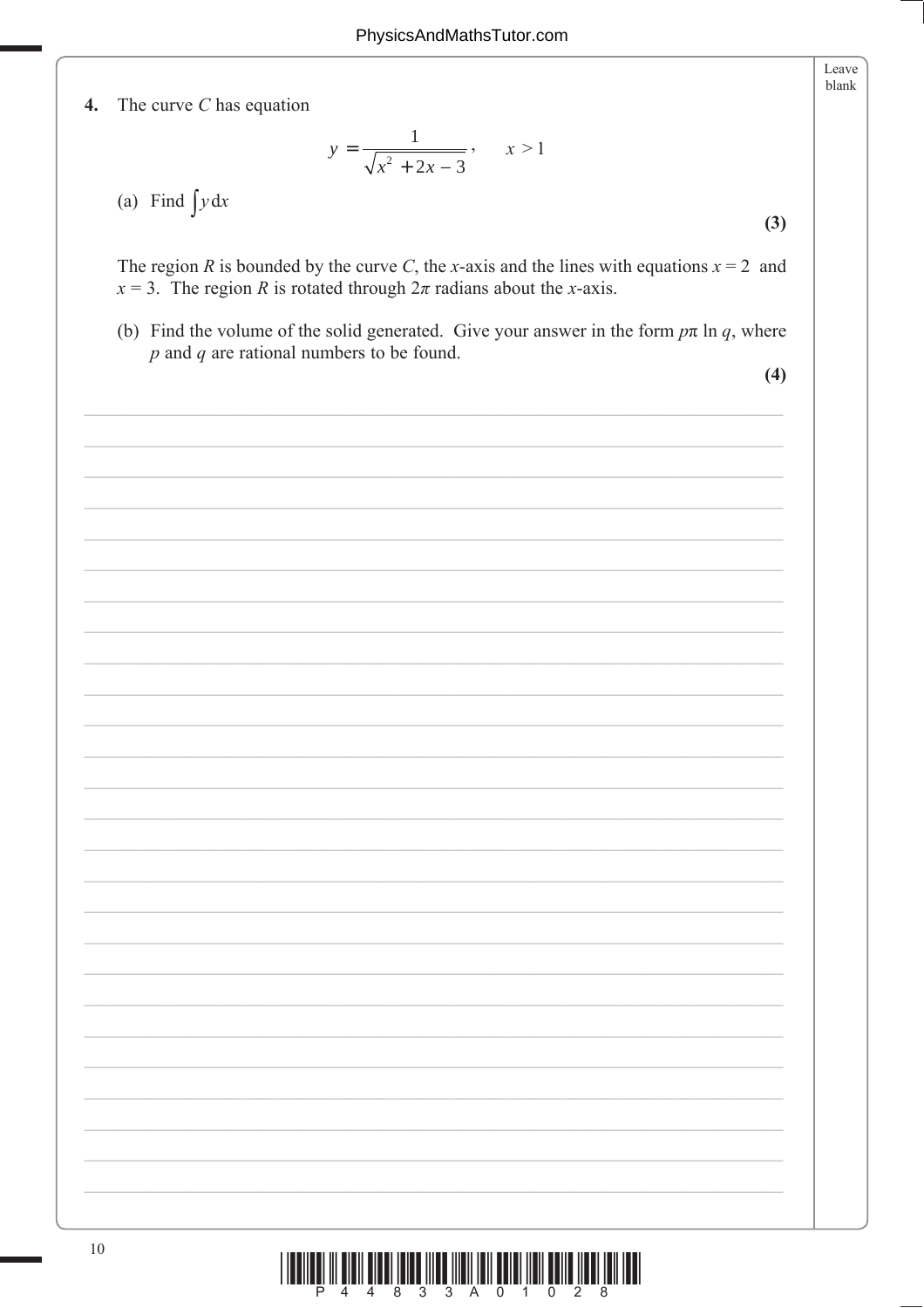| The points A, B and C have position vectors $\begin{pmatrix} 1 \\ 3 \\ 2 \end{pmatrix}$ , $\begin{pmatrix} -1 \\ 0 \\ 1 \end{pmatrix}$ and $\begin{pmatrix} 2 \\ 1 \\ 0 \end{pmatrix}$ respectively.<br>5. | Leave<br>blank |
|------------------------------------------------------------------------------------------------------------------------------------------------------------------------------------------------------------|----------------|
| (a) Find a vector equation of the straight line $AB$ .                                                                                                                                                     | (2)            |
| (b) Find a cartesian form of the equation of the straight line $AB$ .                                                                                                                                      | (2)            |
| The plane $\Pi$ contains the points $A$ , $B$ and $C$ .                                                                                                                                                    |                |
| (c) Find a vector equation of $\Pi$ in the form $\mathbf{r} \cdot \mathbf{n} = p$ .                                                                                                                        | (4)            |
| (d) Find the perpendicular distance from the origin to $\Pi$ .                                                                                                                                             | (2)            |
|                                                                                                                                                                                                            |                |
|                                                                                                                                                                                                            |                |
|                                                                                                                                                                                                            |                |
|                                                                                                                                                                                                            |                |
|                                                                                                                                                                                                            |                |
|                                                                                                                                                                                                            |                |
|                                                                                                                                                                                                            |                |
|                                                                                                                                                                                                            |                |
|                                                                                                                                                                                                            |                |
|                                                                                                                                                                                                            |                |
|                                                                                                                                                                                                            |                |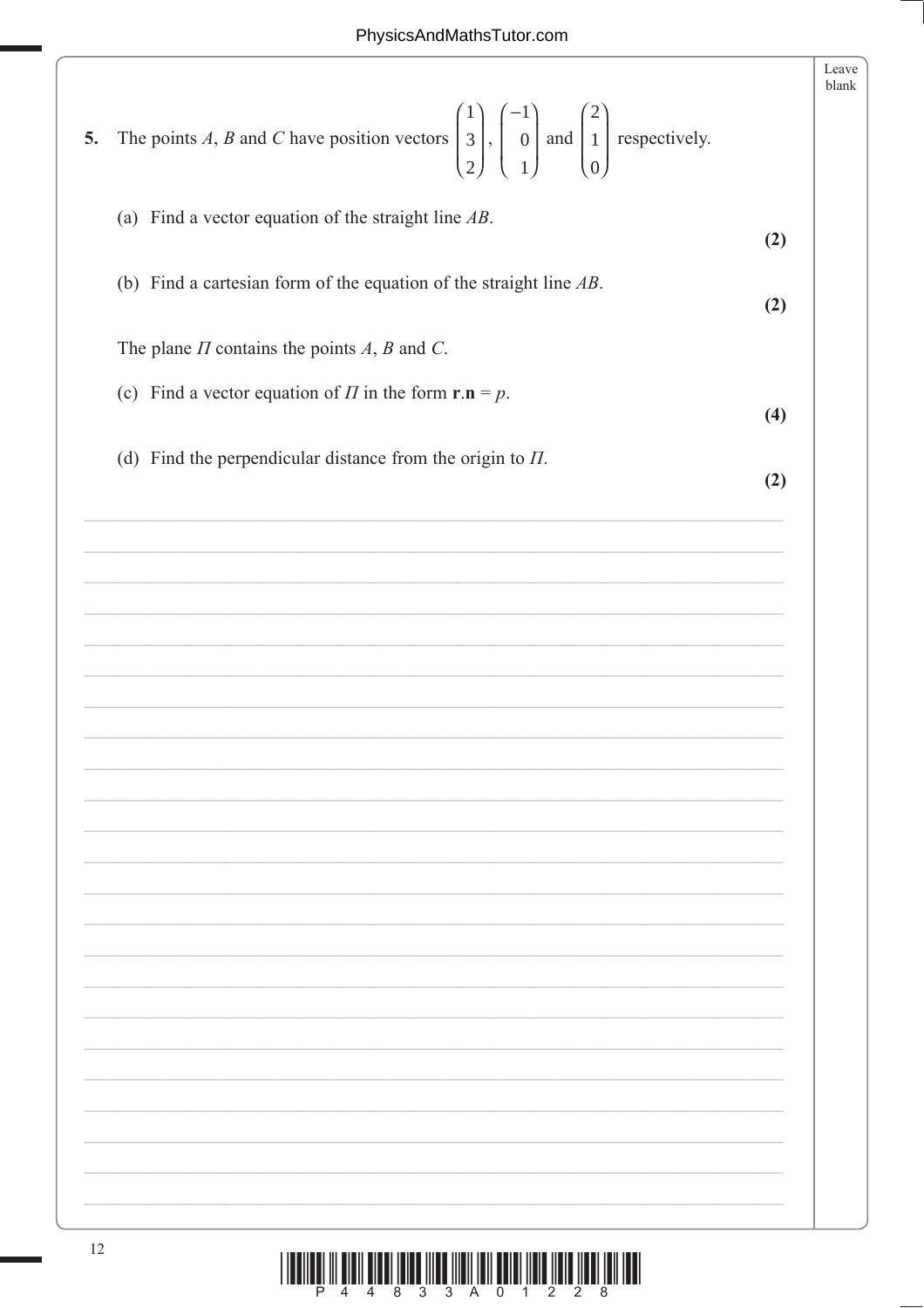| <b>Question 5 continued</b> |                 | Leave<br>blank |
|-----------------------------|-----------------|----------------|
|                             |                 |                |
|                             |                 |                |
|                             |                 |                |
|                             |                 |                |
|                             |                 |                |
|                             |                 |                |
|                             |                 |                |
|                             |                 |                |
|                             |                 |                |
|                             |                 |                |
|                             |                 |                |
|                             |                 |                |
|                             |                 |                |
|                             |                 |                |
|                             |                 |                |
|                             |                 |                |
|                             |                 |                |
|                             |                 |                |
|                             |                 |                |
|                             |                 |                |
|                             |                 |                |
|                             |                 |                |
|                             | 13<br>Turn over |                |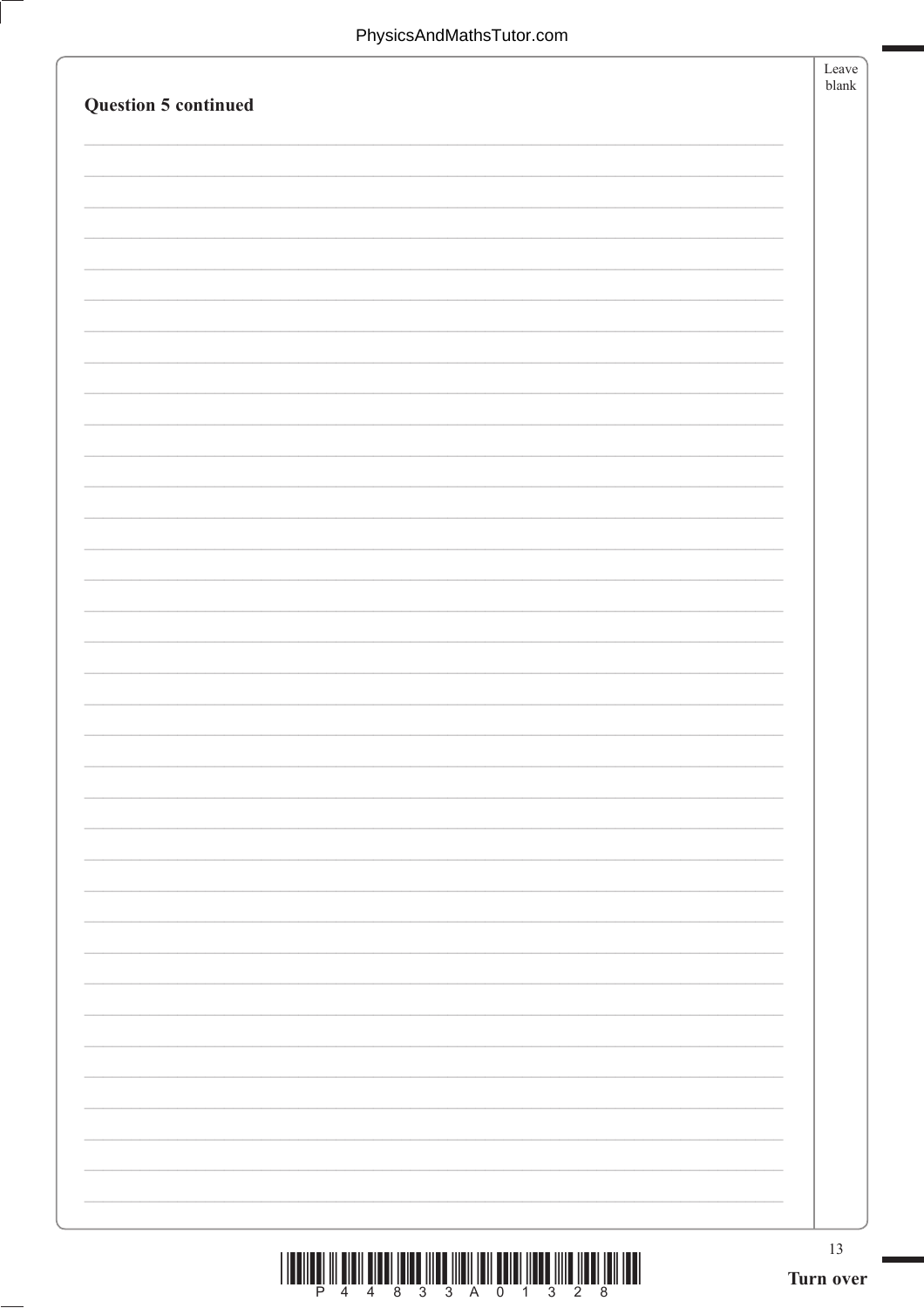| The hyperbola <i>H</i> is given by the equation $x^2 - y^2 = 1$<br>6.                      |     |
|--------------------------------------------------------------------------------------------|-----|
|                                                                                            |     |
| (a) Write down the equations of the two asymptotes of $H$ .                                | (1) |
| (b) Show that an equation of the tangent to $H$ at the point $P$ (cosh $t$ , sinh $t$ ) is |     |
| $y \sinh t = x \cosh t - 1$                                                                |     |
|                                                                                            | (3) |
| The tangent at $P$ meets the asymptotes of $H$ at the points $Q$ and $R$ .                 |     |
| (c) Show that $P$ is the midpoint of $QR$ .                                                |     |
|                                                                                            | (3) |
| (d) Show that the area of the triangle $OQR$ , where O is the origin, is independent of t. | (3) |
|                                                                                            |     |
|                                                                                            |     |
|                                                                                            |     |
|                                                                                            |     |
|                                                                                            |     |
|                                                                                            |     |
|                                                                                            |     |
|                                                                                            |     |
|                                                                                            |     |
|                                                                                            |     |
|                                                                                            |     |
|                                                                                            |     |
|                                                                                            |     |
|                                                                                            |     |
|                                                                                            |     |
|                                                                                            |     |
|                                                                                            |     |
|                                                                                            |     |
|                                                                                            |     |
|                                                                                            |     |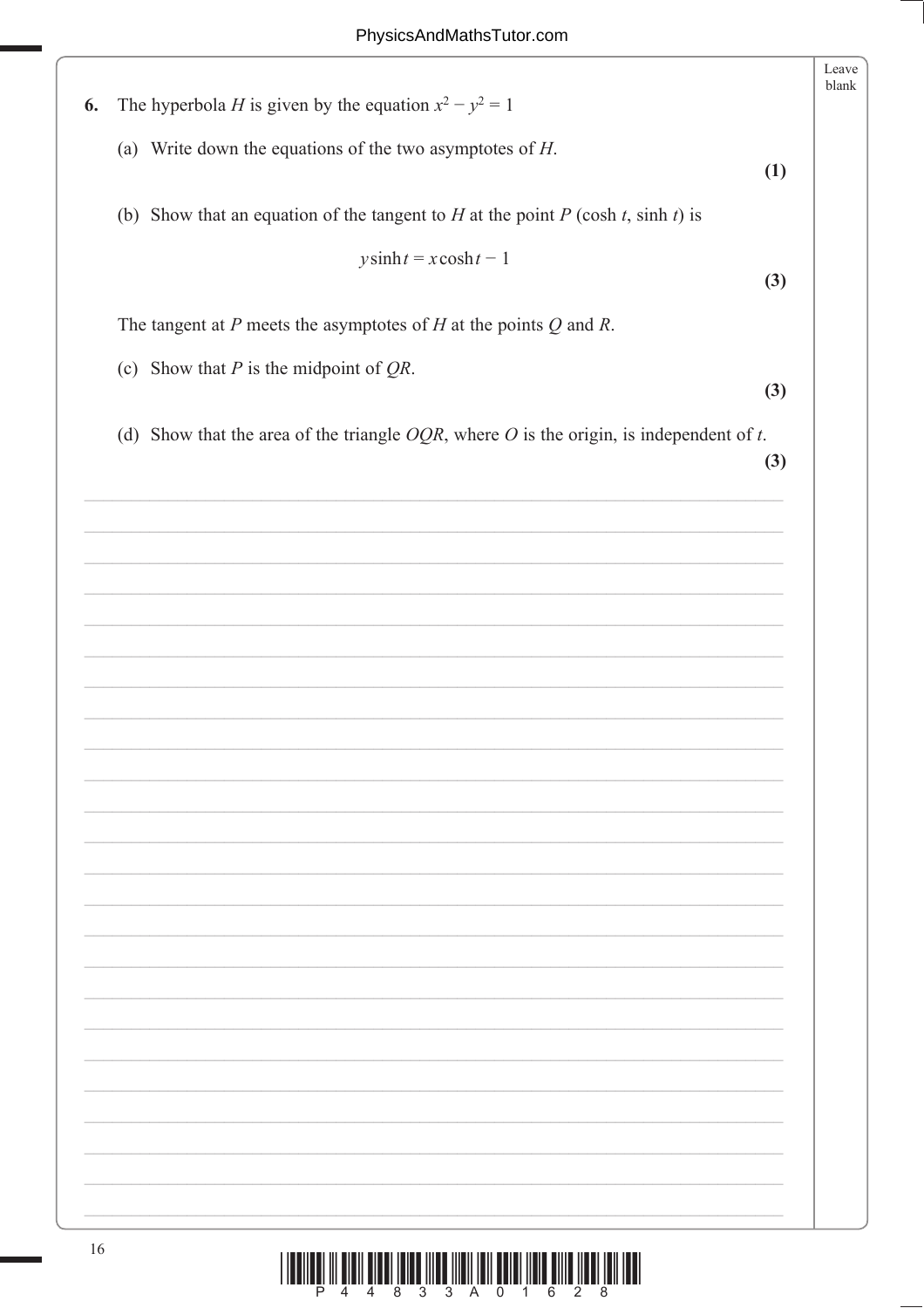| Question 6 continued | Leave<br>${\tt blank}$ |
|----------------------|------------------------|
|                      |                        |
|                      |                        |
|                      |                        |
|                      |                        |
|                      |                        |
|                      |                        |
|                      |                        |
|                      |                        |
|                      |                        |
|                      |                        |
|                      |                        |
|                      |                        |
|                      |                        |
|                      |                        |
|                      |                        |
|                      |                        |
|                      |                        |
|                      |                        |
|                      |                        |
|                      |                        |
|                      | $17$                   |
|                      | Turn over              |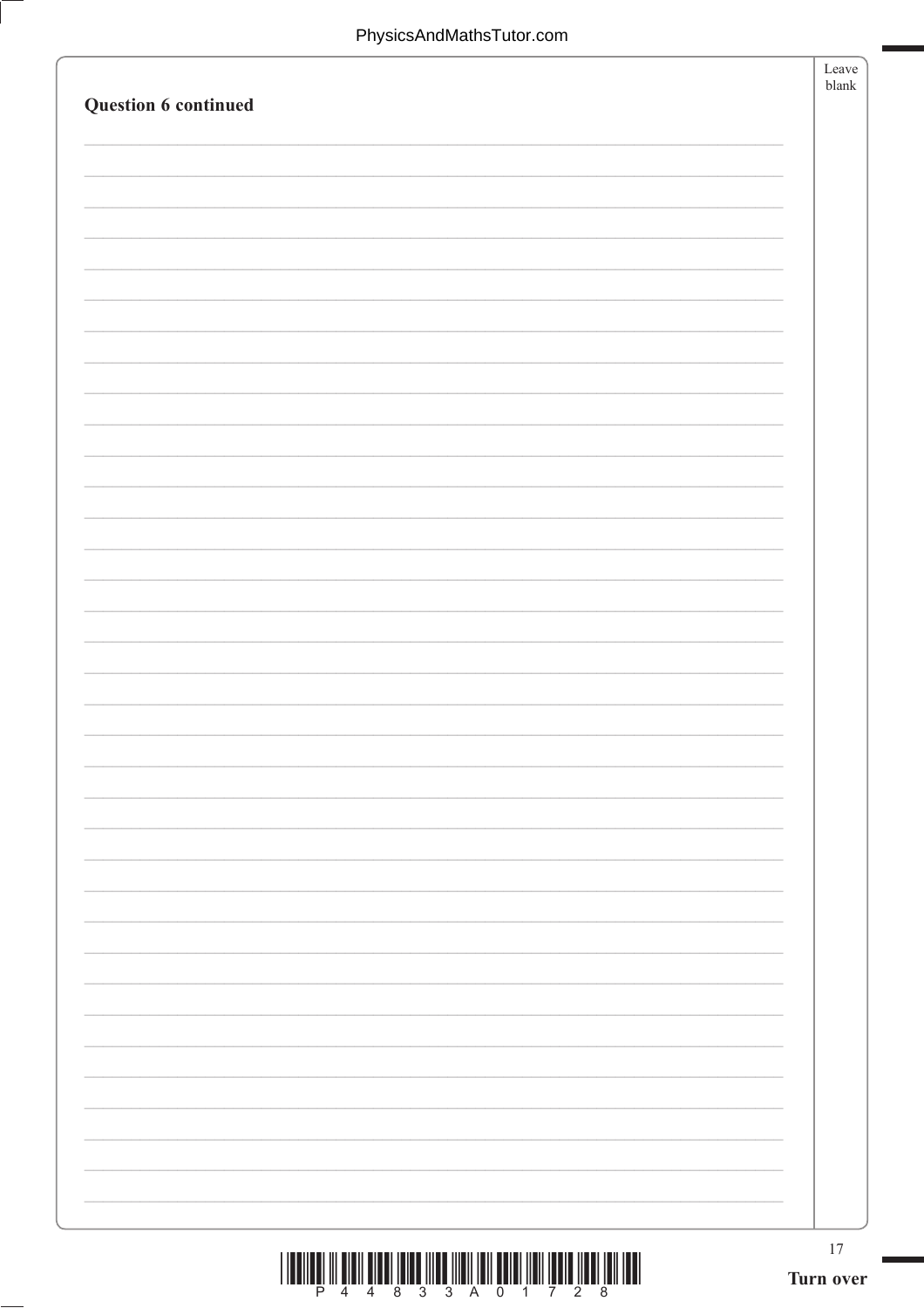$7.$ 

 $I_n = \int \sin^n x dx, \ \ n \geq 0$ 

(a) Prove that for  $n \ge 2$ 

$$
I_n = \frac{1}{n} \left( -\sin^{n-1} x \cos x + (n-1) I_{n-2} \right)
$$

Given that *n* is an odd number,  $n \ge 3$ 

(b) show that

$$
\int_0^{\frac{\pi}{2}} \sin^n x \, dx = \frac{(n-1)(n-3)...6.4.2}{n(n-2)(n-4)...7.5.3}
$$
 (4)

(c) Hence find 
$$
\int_0^{\frac{\pi}{2}} \sin^5 x \cos^2 x \, dx
$$

|        | ۰.                  |         |
|--------|---------------------|---------|
| ×<br>ĉ | ۰.<br>۰,<br>۰.<br>× | ۰.<br>٠ |

 $(4)$ 

Leave blank

| <u> I III MARIJI IN KULI MARIJI IN KULI IN MANJIJI IN MANJIJI IN MANJIJI IN MANJIJI IN MANJIJI IN MANJIJI IN MANJ</u> |  |  |                         |  |  |
|-----------------------------------------------------------------------------------------------------------------------|--|--|-------------------------|--|--|
|                                                                                                                       |  |  | P 4 4 8 3 3 A 0 2 0 2 8 |  |  |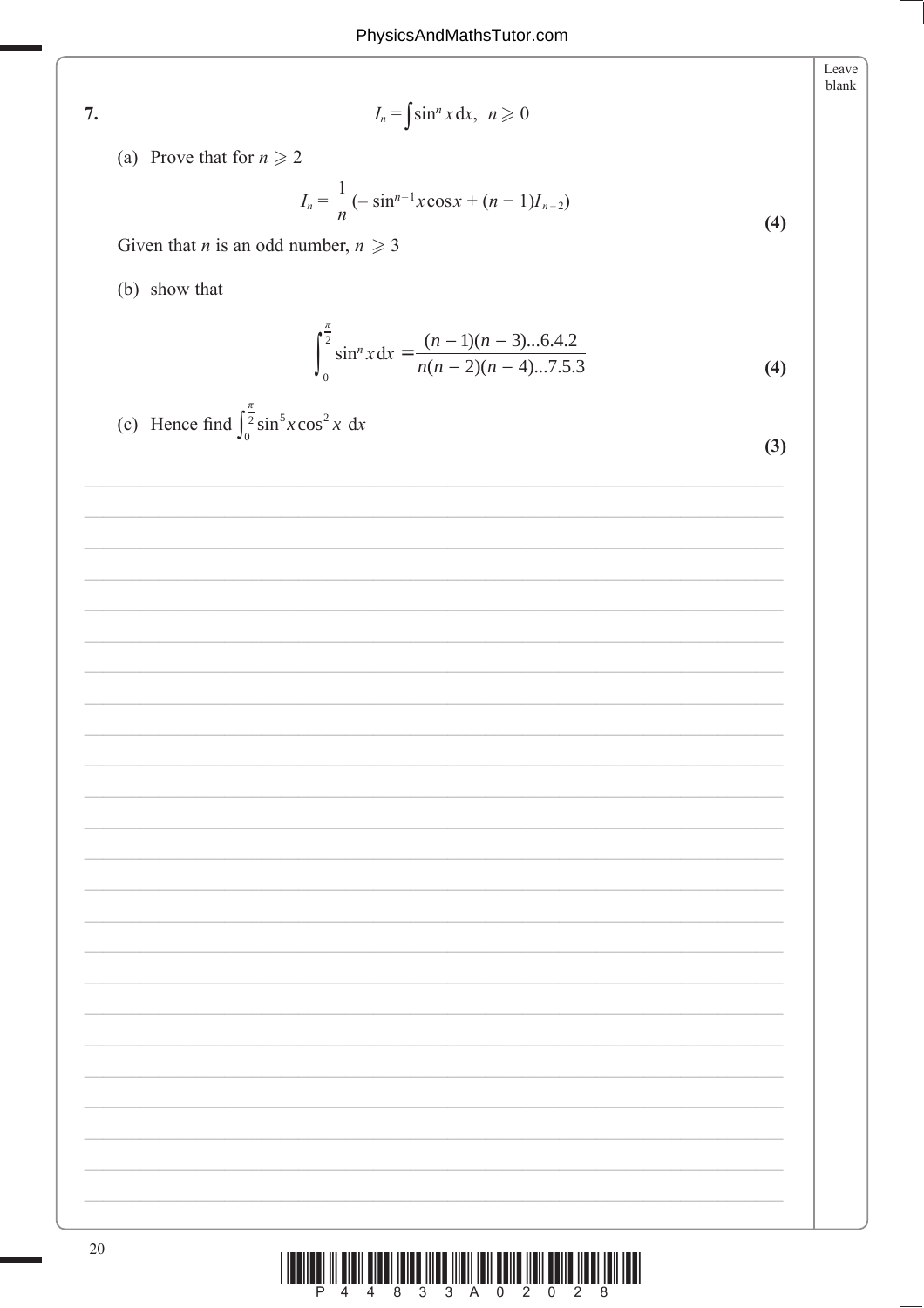| <b>Question 7 continued</b> | Leave<br>blank  |
|-----------------------------|-----------------|
|                             |                 |
|                             |                 |
|                             |                 |
|                             |                 |
|                             |                 |
|                             |                 |
|                             |                 |
|                             |                 |
|                             |                 |
|                             |                 |
|                             |                 |
|                             |                 |
|                             |                 |
|                             |                 |
|                             |                 |
|                             | 21<br>Turn over |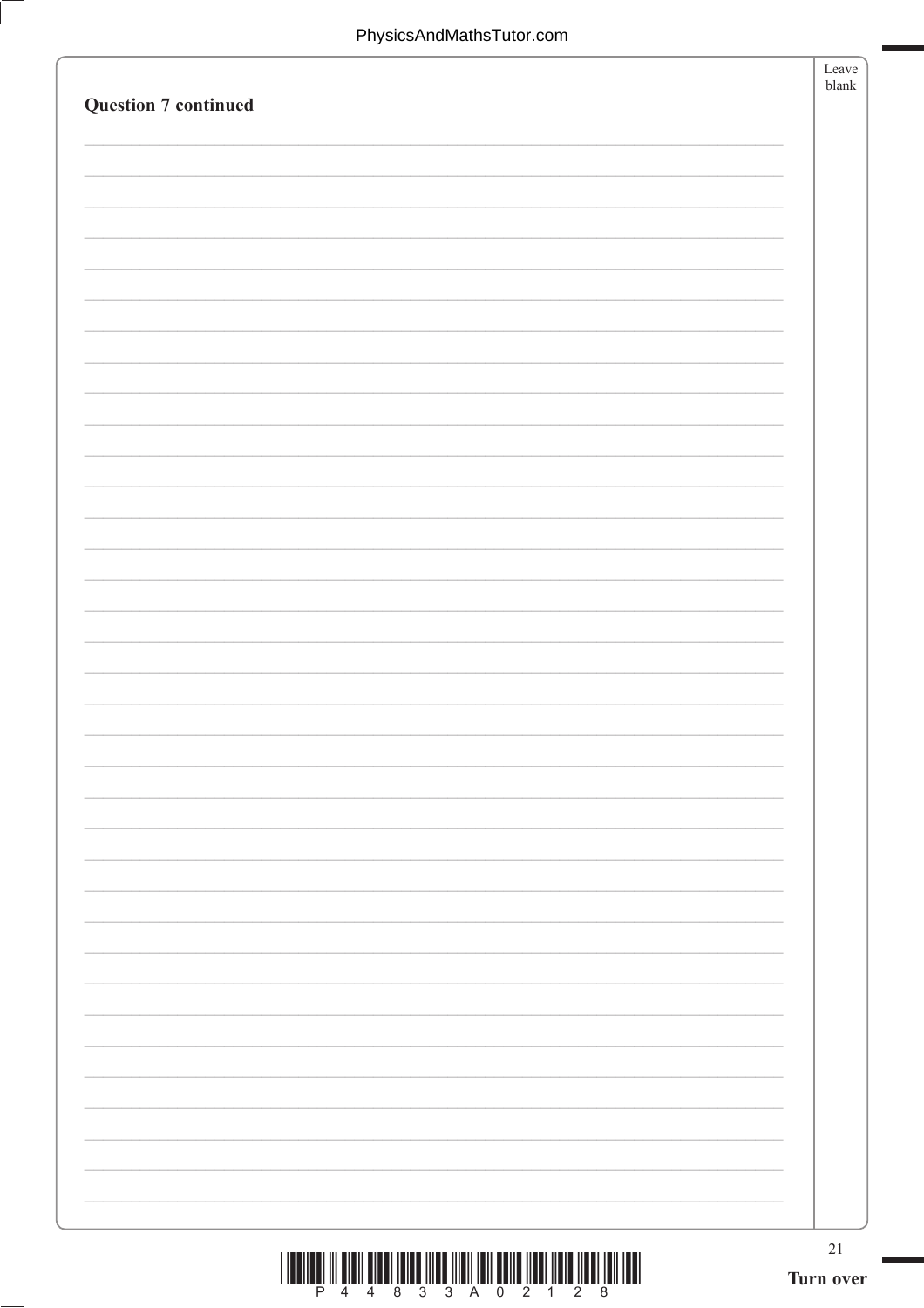Leave blank The ellipse E has equation  $x^2 + 4y^2 = 4$ (a) (i) Find the coordinates of the foci,  $F_1$  and  $F_2$ , of E. (ii) Write down the equations of the directrices of  $E$ .  $(4)$ (b) Given that the point  $P$  lies on the ellipse, show that  $|PF_1| + |PF_2| = 4$ 

A chord of an ellipse is a line segment joining two points on the ellipse.

The set of midpoints of the parallel chords of  $E$  with gradient  $m$ , where  $m$  is a constant, lie on a straight line l.

(c) Find an equation of  $l$ .

8.

 $(6)$ 

 $(4)$